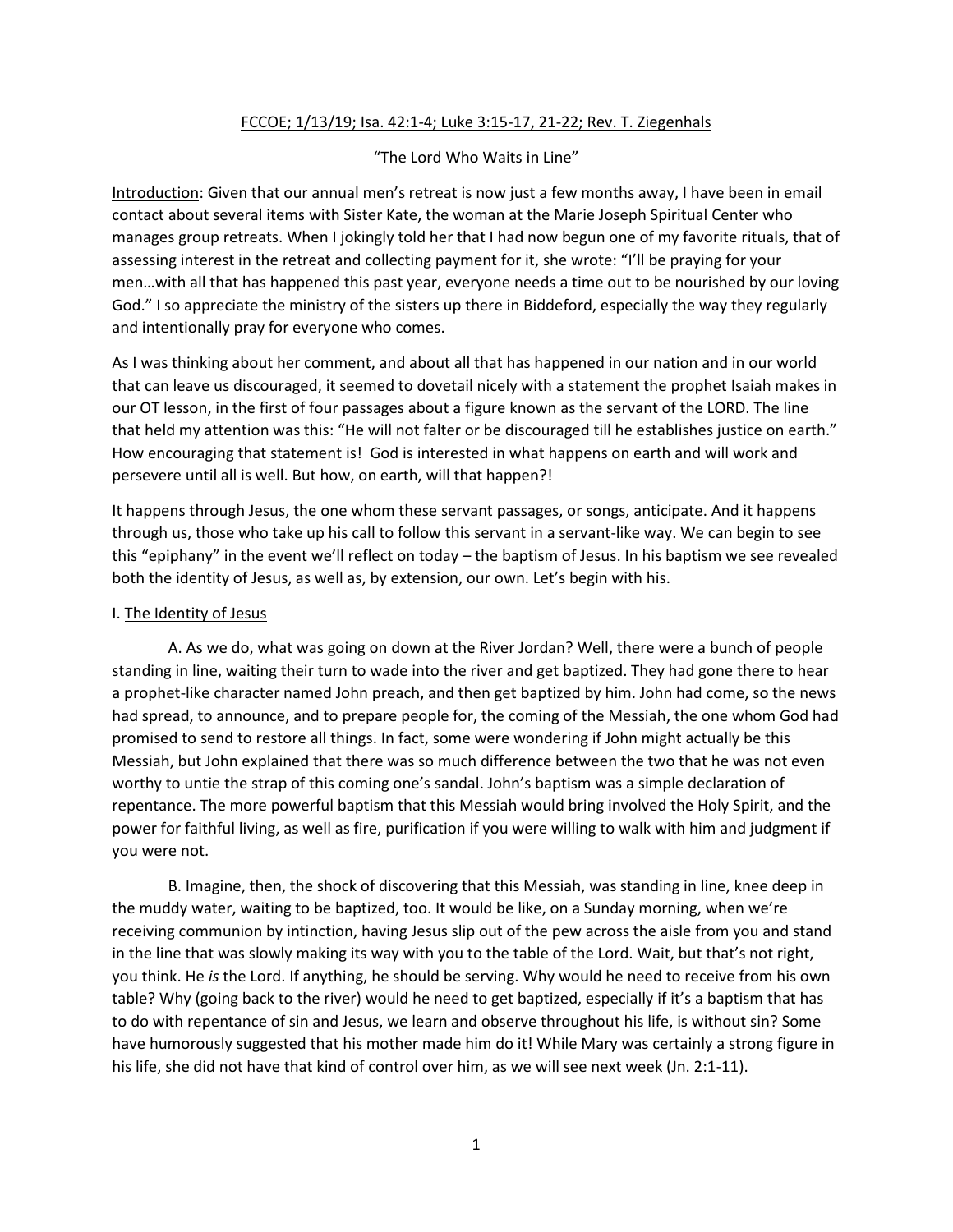C. Better is to listen in on the conversation Matthew records between John and Jesus when the two meet in the river. John tries to stop the proceedings saying, "I need to be baptized by you, and do you come to me?" In response, Jesus says this: "Let it be so now; it is proper for us to do this to fulfill all righteousness" (Ma. 3:14-15). Jesus knew that his mission – to bring about justice and righteousness – would involve such a close identification with us as human beings that he would need to actually take on our sin and die our death in order to make it happen, all of which baptism symbolizes. As Paul would later explain: "God made him who had no sin to be sin for us, so that in him we might become the righteousness of God" (2 Cor. 5:21). It's as if, standing in line with us, and then coming to stop knee deep in that muddy water, Jesus was saying: "I have come to be as one of you. I have come to identify with you." Jesus knows who we are. Jesus knows what we need. Jesus is committed to the Father's plan to bring about new life in us and so enters deeply into our lives, even taking on our sin.

D. That's certainly a tall order! How can he do this without faltering or becoming discouraged, without getting tired and quitting? The passage in Isaiah anticipates the two things that happen after Jesus was baptized which enable him to carry out his mission: The Father's delight and the empowering of the Spirit. They happen, we should notice, as Jesus was praying. There's a lot we can say about this, but I'll only observe today that if prayer was important for Jesus to receive the Father's affirmation and empowerment, so is it important for us! Waiting for God to move does not mean just sitting around; waiting involves praying. And such movement did come. It came as "heaven was opened." This phrase in the Bible signifies that divine revelation or action is about to happen.

1. The first thing to happen was the descent of something *like* a dove. This descent indicated that Jesus was going to be empowered in his ministry by, and so would need to rely upon, the Holy Spirit. Peter, one of the disciples who walked with Jesus throughout his ministry, observed the truth of this empowering as he tried to explain the power and ministry of Jesus to some onlookers: "You know what has happened . . . after the baptism that John preached—how God anointed Jesus of Nazareth with the Holy Spirit and power and how he went around doing good and healing all who were under the power of the devil, because God was with him" (Ac. 10:37f). Jesus did not falter or get discouraged because he was ministering in the greatest power there is: the power of the living God, the power of the Holy Spirit.

2. The second thing to happen when heaven was opened was the affirmation that the Father would not only empower Jesus, he would delight in him; he would be with him in love: "You are my son, whom I love; with you I am well pleased." Significantly, as far as his mission was concerned, Jesus hadn't done anything yet, but the Father affirmed that he loved his Son anyway. This is pure grace. Jesus learned from the get-go that he wouldn't have to earn the Father's love but that it was his, as gift. Whatever he would go on to do, it would be as a response to that love, not as a requirement for it. Knowing and resting in the Father's love would therefore be a huge part, along with relying on the Spirit's power, of carrying out his mission. Yes, the word "Son" affirms that Jesus is the Messiah (cf. Psalm 2). But he would be a messiah whose power would be expressed not in the advancement of an army, or the rise and fall of a stock market, but through suffering and sacrifice. Isaiah describes such in his fourth servant passage: "But he was pierced for our transgressions, he was crushed for our iniquities; the punishment that brought us peace was on him, and by his wounds we are healed (53:5).

In his baptism, then, we learn that Jesus came to identify with us, even standing in line with us, sinful though we are, and that he would be enabled to bring about justice and righteousness in a self